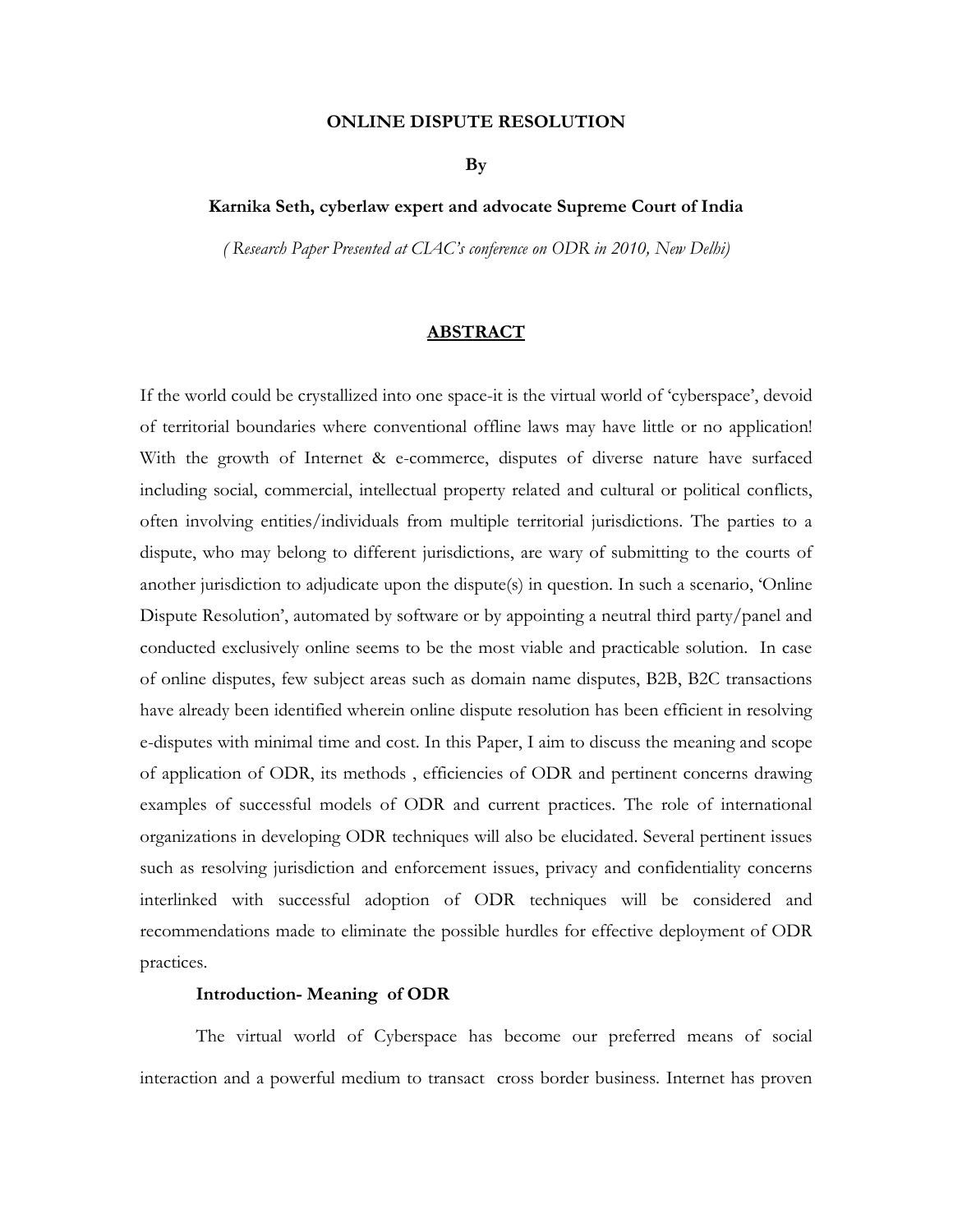itself as one of the most dependable means of assimilating and disseminating information, a hi-tech platform for business opportunities and efficient means of communication. According to the E Bay Census Guide, 2009, India has experienced a broad shift in e commerce activity and online shopping has gained wide acceptance. [1](#page-1-0) In United States, online retail activity increased in the second quarter of 2009 constituting 3.6% of total retail sales.<sup>[2](#page-1-1)</sup> When the cyberspace experienced a flurry of social and commercial activity, disputes of varied nature arose between parties including disputes concerning defamatory speech, invasion of privacy, breach of e- contracts, domain name disputes, cyber crimes including identity thefts, data, cyber terrorism amongst other disputes. The e-disputes not only involve new kinds of disputes that are peculiar to the internet but also include traditional disputes relating to sale and purchase of goods or unfair trade practice, defamation, intellectual property infringements amongst other conventional disputes where internet has a role to play . The disputes could arise between individuals and/or corporate entities or involve the government of a particular State. Whenever two parties belong to different jurisdictions, the parties are wary of submitting its disputes to the courts of different jurisdiction that will decide the disputes based on a different governing law. Contrary to the conventional litigation process, ODR provides a practicable solution to parties to e-dispute where they need not submit their disputes for adjudication before the courts within the jurisdiction of a particular state. In ODR, independent set of laws/rules of an ODR service provider may apply to resolve disputes and an independent panel of judges could be appointed on request of the parties for settling their disputes.

<span id="page-1-0"></span><sup>&</sup>lt;sup>1</sup> India Reports, Future Potential and Direction of e commerce in India at [http://indiareports.in/internet](http://indiareports.in/internet-advantage/future-potential-and-direction-of-ecommerce-in-india/)[advantage/future-potential-and-direction-of-ecommerce-in-india/](http://indiareports.in/internet-advantage/future-potential-and-direction-of-ecommerce-in-india/)

<span id="page-1-1"></span><sup>&</sup>lt;sup>2</sup> Second Quarter, 2009 online sales up 2.2% September 12,2009; [http://www.suite101.com/content/second](http://www.suite101.com/content/second-quarter-2009-online-sales-up-22-a14771)[quarter-2009-online-sales-up-22-a14771](http://www.suite101.com/content/second-quarter-2009-online-sales-up-22-a14771)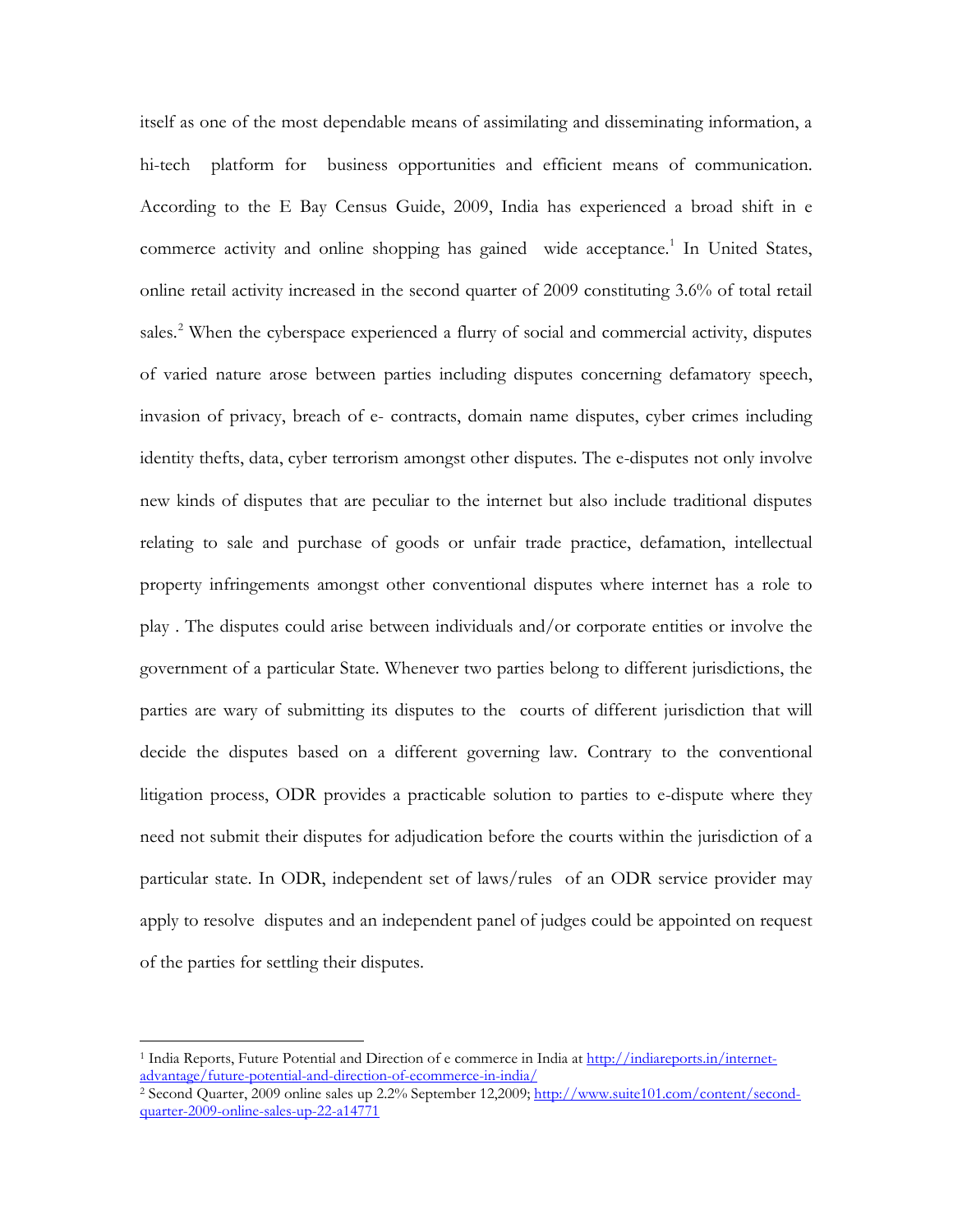Farah defined 'Online Dispute Resolution' to mean utilizing information technology to carry out alternative dispute resolution.<sup>[3](#page-2-0)</sup> Schiavetta explained that the online dispute resolution comprises of a process to resolve dispute exclusively online and also other dispute resolution process that use internet. [4](#page-2-1) In ODR, not only e disputes are resolved online but also traditional disputes such as commercial or social disputes are capable of being resolved by use of information technology. In ODR, sometimes automated software may also be used for transparent and fair resolution of disputes. The equipment that one may employ includes scanners, computers, web camera, cell phones, fax machines and other communication devices. According to Katsh and Rifkin<sup>[5](#page-2-2)</sup>, the three important factors, namely convenience, trust and expertise forms the essence of ODR. In my view, particularly in the developing countries , there are many other factors which are equally essential to an ODR process, such as affordability, accessibility and infrastructure, flexibility, transparency amongst other factors.

#### **ODR procedure**

 $\overline{a}$ 

The ODR procedure entails filing of e-documents wherein the parties may use encryption or electronic signatures to safeguard the integrity of the documents and authentication of the transactions. Generally, the parties seek the assistance of an ODR service provider for appointing a neutral panel of judges or panelists to resolve disputes through online means. Parties prefer structured and clear procedure where resolution process is simple and definite. Institutions such as WIPO,SIAC and ICC have an established

<span id="page-2-0"></span><sup>3</sup> Farah C, Critical analysis of online dispute resolution :optimist, realist and the bewildered, Computer Telecommunications Law Review, 11(4), 123-128. Zondag and Lodder defined online dispute resolution as using internet for alternative dispute resolution, constructing computer assisted dispute resolution system by developing generic language to analyse information exchange in conflict discourse, International Review of Law, Computer and Technology, 21(2), 191-205.<br><sup>4</sup> Schiavetta S., Relationship between e ADR and Article 6 of European Convention of Human Rights pursuant

<span id="page-2-1"></span>to case law of European Court of Human Rights, Journal of Information Law and Technology, 2004 (1) JILT.<br><sup>5</sup> Katsh E, Online Dispute Resolution : some implications have emergence of law in cyber space, Lex

<span id="page-2-2"></span>Electronica, vol.10n.3,hiver/winter2006,<http://www.lex-electronica.org/articles/v10-3/katsh.htm>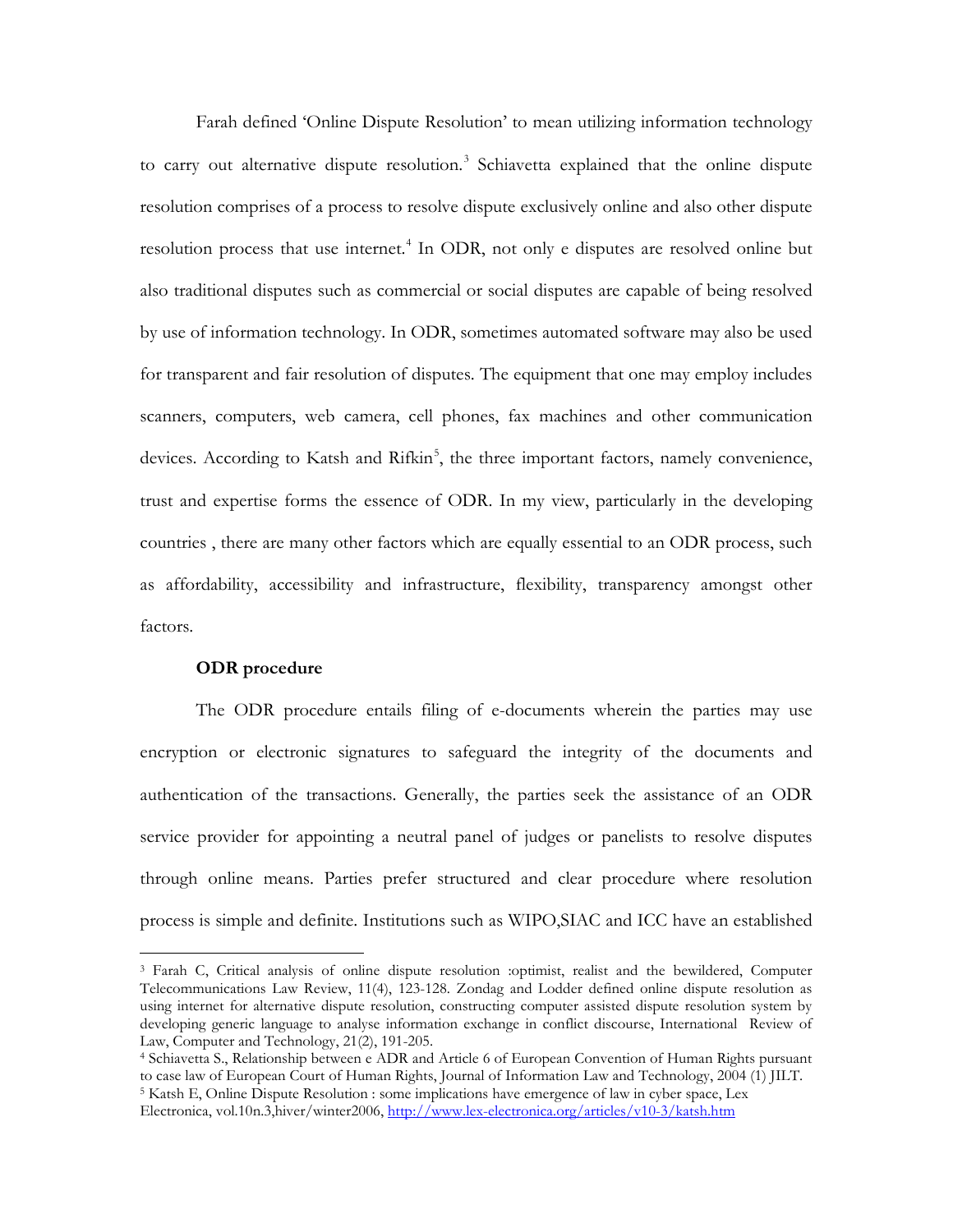reputation in resolving online disputes through mediation or other alternative disputes resolution methods. By filing the complaint, the complainant seeks compensation or other remedies and the respondent if consents to take part in the process submits its detailed replies. The process may or may not involve oral hearing by use of teleconference or video conference facilities. Sometimes automated software could resolve a dispute without the necessity of appointing any third party. In case the claimant's offer falls within an acceptable range, the disputes between parties is resolved. Generally, an ODR service provider serves function of an administrator and infrastructure provider and not a judge that decides the disputes. ODR is known for its efficient and cost effective dispute resolution that also reduces acrimony between parties.

### **Origins of ODR**

 $\overline{a}$ 

The origins of ODR can be traced back to 1996 when the Virtual Magistrate project was established to offer online arbitration system to resolve e defamation matters. The Online Ombudman's office at University of Massachusetts resolved a dispute of a website owner with a local newspaper owner involving a copy right infringement issue which was settled through mediation.<sup>[6](#page-3-0)</sup> Since 1999, many ODR service providers have actively resolved disputes both in the public and private domain involving government and commercial entities.<sup>[7](#page-3-1)</sup>

In India, ODR germinated from ADR when in the early days family related disputes were resolved by Kulas, Srenis (Businessmen who conduct the same business), Parishads (group of men who possess legal knowledge). In other jurisdictions as well, ODR was based on ADR practice wherein technology was added to the ADR process to make it more

<span id="page-3-0"></span> $6$  See Centre for Technology and Dispute Resolution, Online Ombud's narrative 1 :website developer and the newspaper at  $\underline{\text{www.ombuds.org/narrative 1.html}}$ 

<span id="page-3-1"></span><sup>&</sup>lt;sup>7</sup> See United States ODR provider at [www.adr.org](http://www.adr.org/). In Australia ADR online at [www.adr.online.org](http://www.adr.online.org/) etc.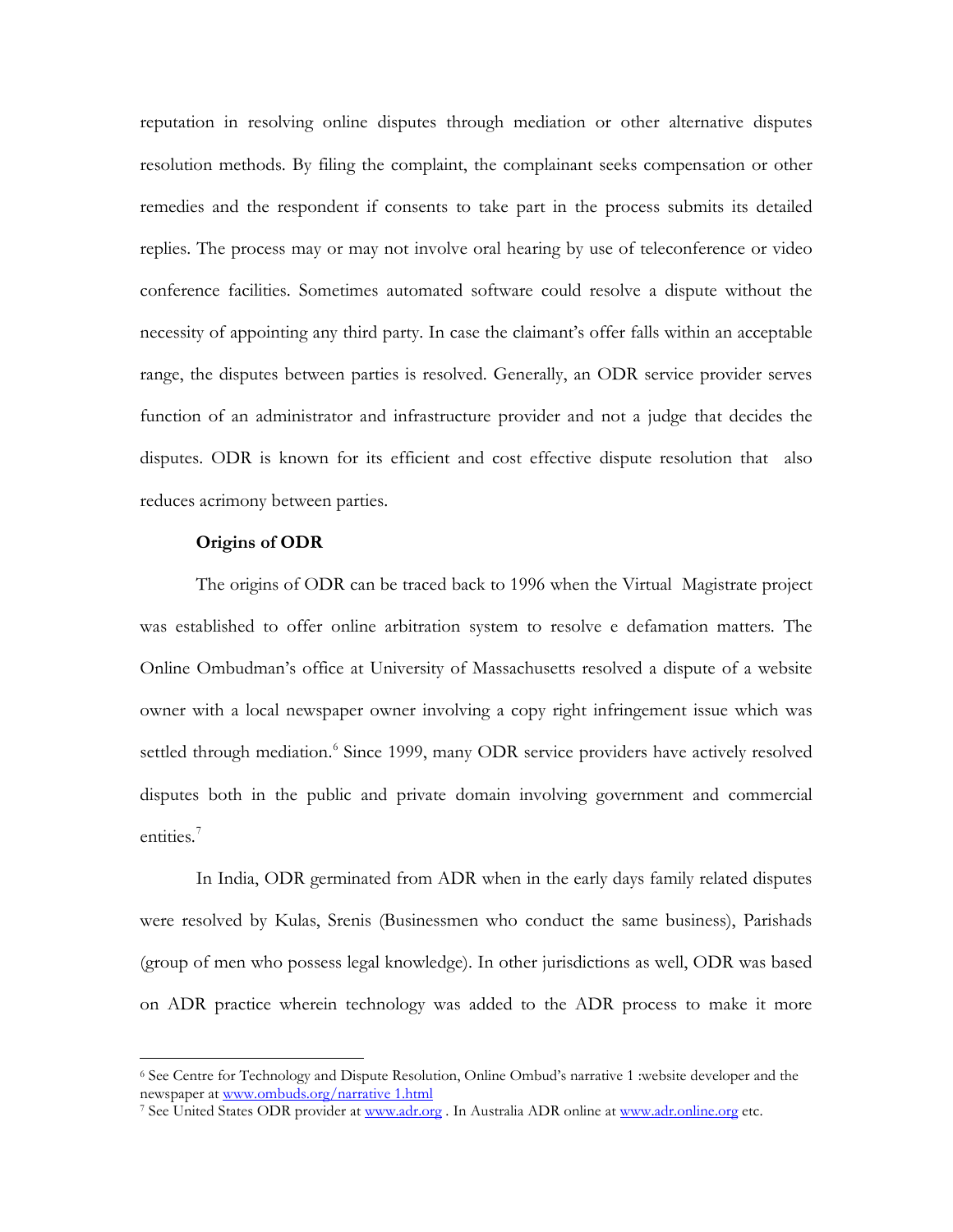efficient and convenient to the parties. In India, use of ADR techniques is explicitly encouraged through Naya Panchayat System, Lok Adalat, Abitration and Conciliation Act, 1996 based on UNCITRAL Model law of arbitration, provision of statutory arbitration amongst other initiatives. The Indian legal framework supports ODR including Section 89 of Code of Civil Procedure, 1908 that promotes use of alternative dispute resolution between parties. Similarly, Order X Rule 1A confers powers on the court to direct the parties to a suit to choose any ADR method to settle its disputes. In addition, the Information Technology Act, 2000 grants legal recognition to use of electronic signatures and electronic records. Recently, in *State of Maharashtra vs Dr. Praful B. Desai*<sup>[8](#page-4-0)</sup>, the Supreme Court of India established that the Video conferencing is an acceptable method of recording evidence for witness testimony. In *Grid Corporation of Orissa Ltd. vs. AES Corporation*,<sup>[9](#page-4-1)</sup> the Supreme Court held-

*"when an effective consultation can be achieved by resort to electronic media and remote conferencing, it is not necessary that the two persons required to act in consultation with each other must necessarily sit together at one place unless it is the requirement of law or of the ruling contract between the parties".* 

Thus, the legal framework aswell as the precedents laid down by the Supreme Court of India support use of technology for dispute resolution and encourage use of ODR practices.

# Scope of ODR

<span id="page-4-1"></span><span id="page-4-0"></span><sup>8</sup> *Maharashtra vs Dr. Praful B. Desai* (2003) 4SCC 601

<sup>9</sup> *Grid Corporation of Orissa Ltd. vs. AES Corporation* 2002 AIR SC 3435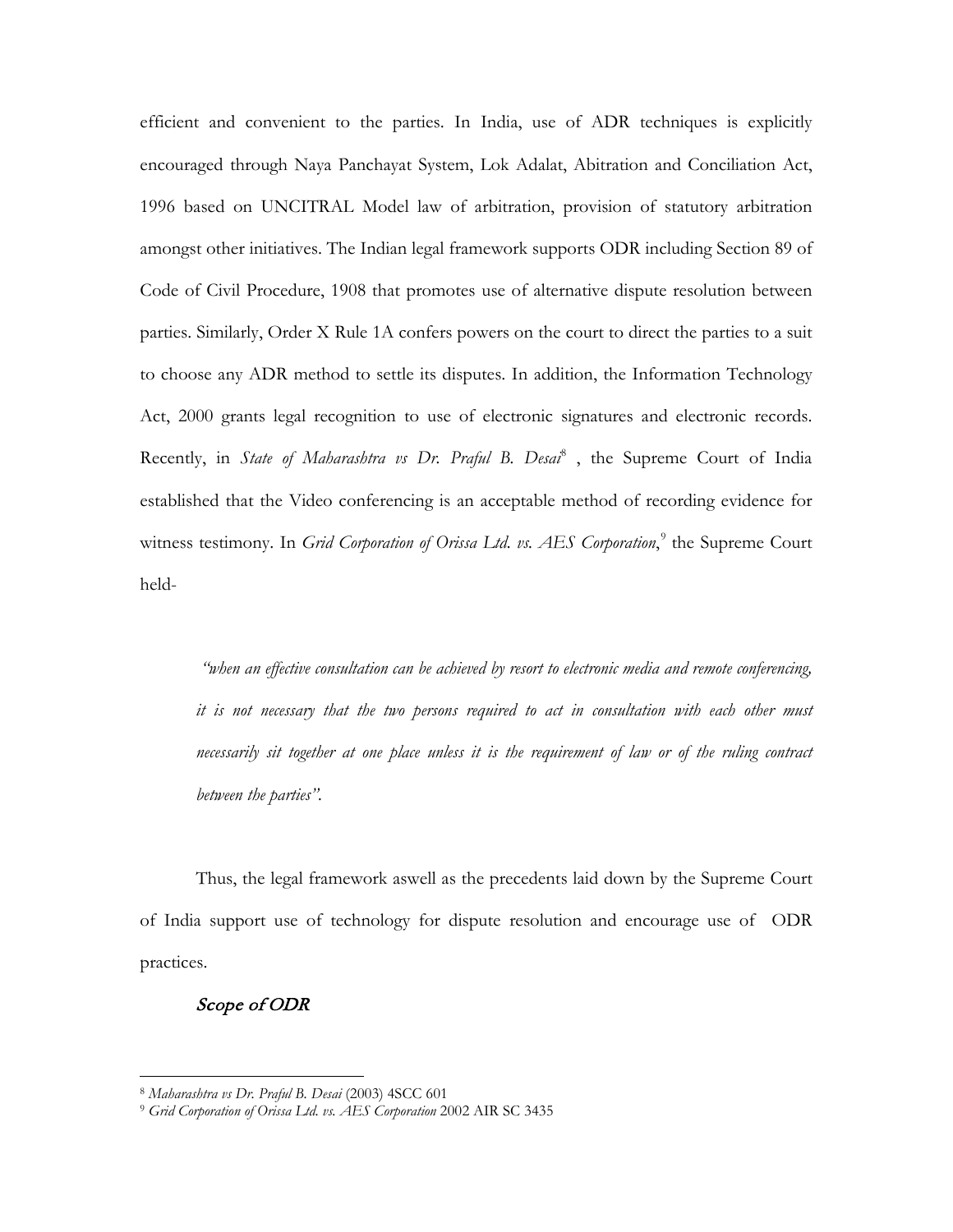ODR is used to resolve diverse nature of disputes including civil, commercial, industrial and banking disputes through banking Ombudsman scheme, construction or partnership disputes, protect liability and insurance related disputes. In Australia, family disputes are required to undergo mediation which is made mandatory.<sup>10</sup> However, criminal law or constitutional law issues fall mainly within the domain of litigation process and largely stand excluded from the ODR domain. New subject areas such as telecommunications law or labour law are being added to the scope of application of ODR. For instance, in United States the Federal Mediation and Conciliation Service is using ODR to settle labour disputes. In e-governance many government departments are also using ODR to settle consumer grievances.

## **ODR vs litigation**

In ODR , cost and time efficiency are typical characteristics as opposed to a judicial process with consumes substantial time and cost for adjudication of disputes. Tyler and Bretherton aptly stated-

"*the difficulty of utilizing traditional dispute resolution methods in low value cross border disputes has led to interest in low cost cases, cross jurisdictional dispute resolution methods".*

ODR denotes greater flexibility as it can be initiated at any point of a judicial proceeding or even before a judicial proceeding begins. ODR can also be terminated if the parties mutually decide that it is not leading to a workable solution. The parties have the autonomy to decide the mode and procedure for online dispute resolution in case disputes arise from a particular e- contract. Even in the absence of a written contract declaring ODR as method of dispute resolution, the parties may adopt ODR methods to resolve their

<span id="page-5-0"></span><sup>&</sup>lt;sup>10</sup> 'Towards an online family disputes resolution services in Australia, Elizebeth, Wilson Evered, Deborah Macfarlane, Johnzeleznikow, Mark Thompson, [http://www.odr.and.consumers2010.org/wp](http://www.odr.and.consumers2010.org/wp-content/uploads/2010-06/3.2-wilson_towards_online-1.pdf)[content/uploads/2010-06/3.2-wilson\\_towards\\_online-1.pdf](http://www.odr.and.consumers2010.org/wp-content/uploads/2010-06/3.2-wilson_towards_online-1.pdf)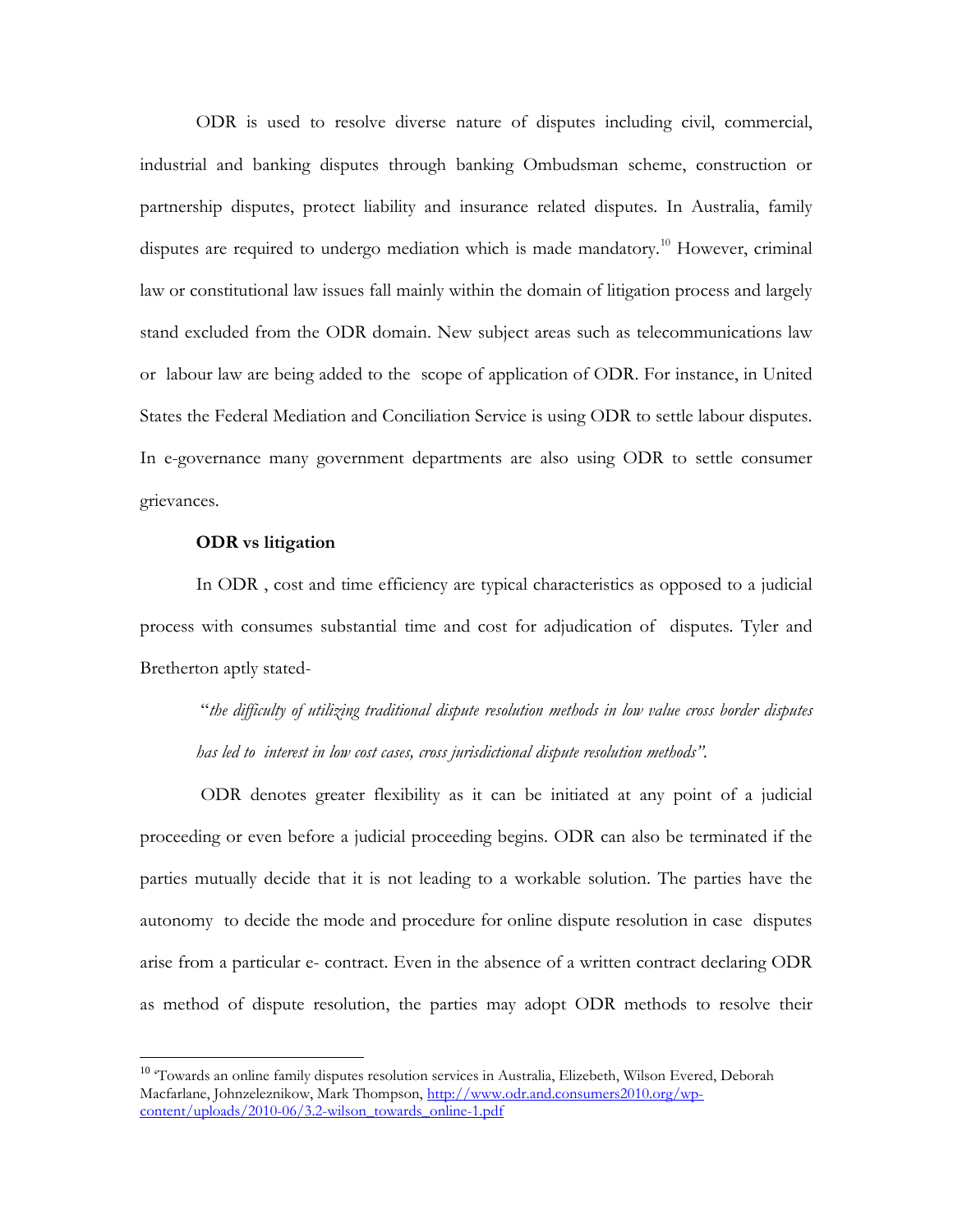disputes when such disputes arise. Contrary to litigation ,the parties are free to choose their governing law of contract, the procedure to resolve disputes ,decide on an ODR service provider and provide for other incidental matters. Use of ODR also allows selection of neutral third party from an experienced panel of mediator/arbitrators which means greater impartiality and parties may present their case on their own without apprehension that their private disputes will flow into the public domain through judicial precedents. The disputes and the negotiations that ensue between parties remains confidential at all times. In B2C transactions, ODR encourages customer loyalty, in C2C transactions it minimizes acrimony and risk of fraudulent transactions between concerned parties.

### **Different ODR techniques**

ODR can involve varied methods of dispute resolution including Negotiation, Conciliation , Mediation, Arbitration and hybrid mechanisms including Last offer arbitration, Medola, Mini trial, Med Arb and Neutral Evaluation. ODR may adopt either adjudicatory or non-adjudicatory process. An example of an adjudicatory process is an arbitration where the award passed by the arbitrator is binding on both parties. To the contrary, in a nonadjudicatory process, the principal aim is to arrive at a settlement of the disputes between the parties without deciding on the merits of the matter. In mediation, the neutral third party suggests solutions to settle disputes between parties and actively takes part in the dispute resolution process. In Med Arb, initially mediation is used and if unsuccessful, arbitration is used. In Mini trial, the parties file summaries of their cases for assessing their cases on merits and negotiate a settlement with a neutral advisor which involves a non-binding procedure. In fast track arbitration, a time frame is allocated to resolve the parties disputes through arbitration. In a Neutral listener agreement, the parties discuss their offers with a neutral third party in private and after the third party has heard both sides, he recommends the best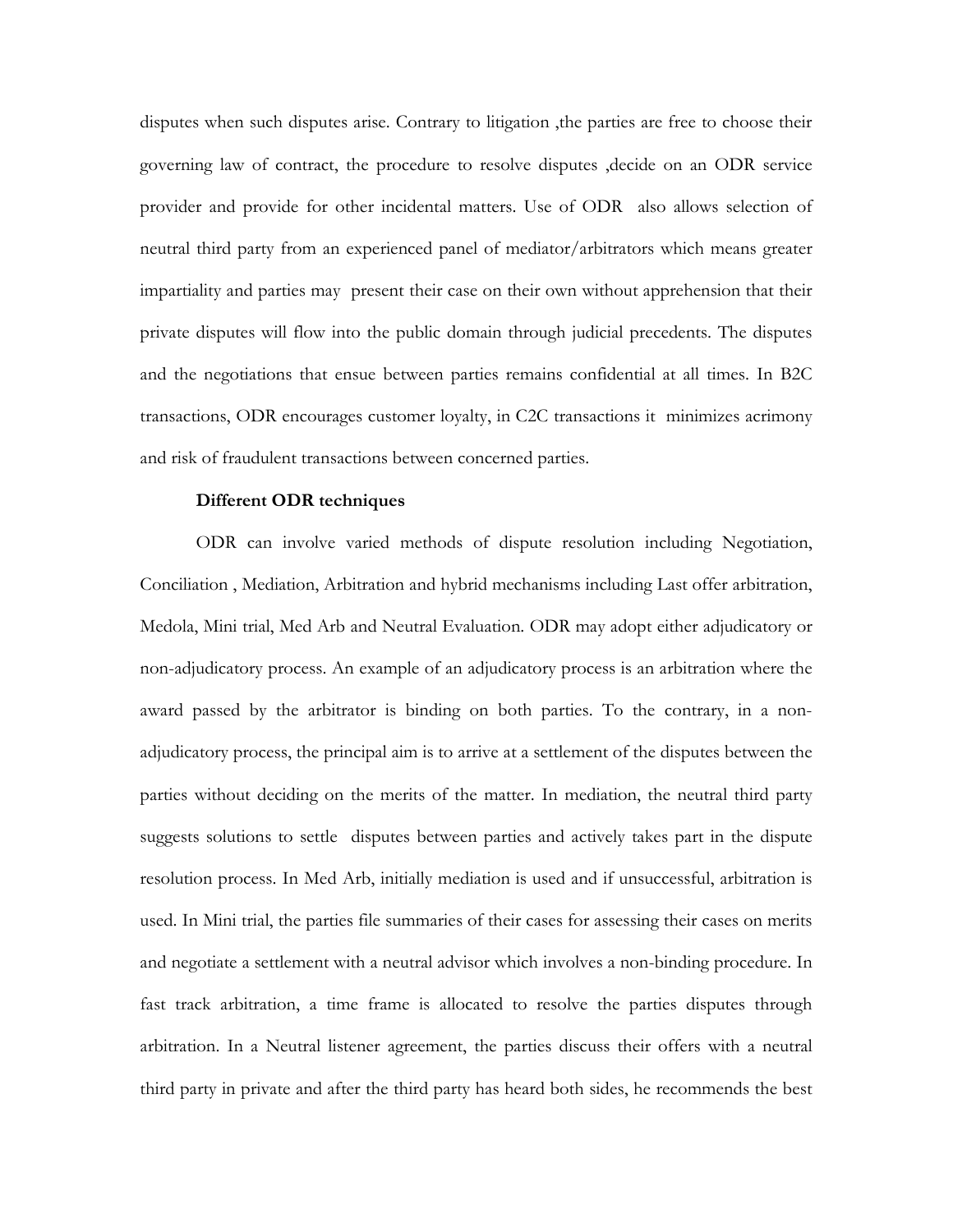offer for settlement. In Rent a Judge, the parties submit their dispute for adjudication before an appointed neutral Judge.

# **ODR service providers**

In Canada, the Cyber Tribunal in Montreal has successfully resolved e disputes using ODR, in U.S the Online Ombudsman office uses e –mediation. Square Trade is a well known ODR provider that resolves disputes between sellers and buyers that use the e-bay services by adopting negotiation and mediation methods. In U.S, financial disputes are resolved through CyberSettle and ClicknSettle resolves insurance related disputes. Other ODR services providers include [www.mediate.com,](http://www.mediate.com/) [www.novaforum.com,](http://www.novaforum.com/) www.icourhouse.com, [www.etribunal.](http://www.etribunal/) SmartSettle uses a negotiations software to settle disputes after the parties allocate priority to various interests which are affected by the disputes. In Europe, the European Small Claims Procedure was established with effect from  $1<sup>st</sup>$  January, 2009 and in Netherlands, the NMI Mediation uses the mediation by experts to settle online disputes.<sup>[11](#page-7-0)</sup> In many ODR systems such as Adjusted Winner (Brams and Taylor, 1996)<sup>[12](#page-7-1)</sup>, SmartSettle (Thiessen and Mac Mahon, 2000) [13](#page-7-2) adopt '*Bargain and Gain theory'* for dispute resolution. In SmartSettle, an automated software renders assistance to parties to discuss multiple options to arrive at a settlement. In AdjustedWinner, the two parties assign values to each article in dispute on a 100 point range, whereas in Split up (STRANIERITAL, 1999)<sup>[14](#page-7-3)</sup> assist parties to distribute property after a divorce. BBB Online set up an online dispute resolution service

<sup>&</sup>lt;sup>11</sup> See [www.nmi.mediation.nl/en/nmi/mediationframed.htm](http://www.nmi.mediation.nl/en/nmi/mediationframed.htm)

<span id="page-7-1"></span><span id="page-7-0"></span><sup>12</sup> Brams, S.J. and Taylor,A.D1996, Fair division from cake cutting to dispute resolution ,Cambridge university press, Cambridge ,U.K

<span id="page-7-2"></span><sup>13</sup> Thiessen and Mac Mahon,J.P 2000Beyond Winwin in cyberspace Ohio state Journal on Dispute Resolution,15,643

<span id="page-7-3"></span><sup>14</sup> Stanieri A Zeleznikow,J, Gawler M and Lewis B, 1999 A hybrid-neutral approach toautomation of legal reasoning in the discretionary domain of family law in Australia, Artificial intelligence and law,7(2-3) :153-183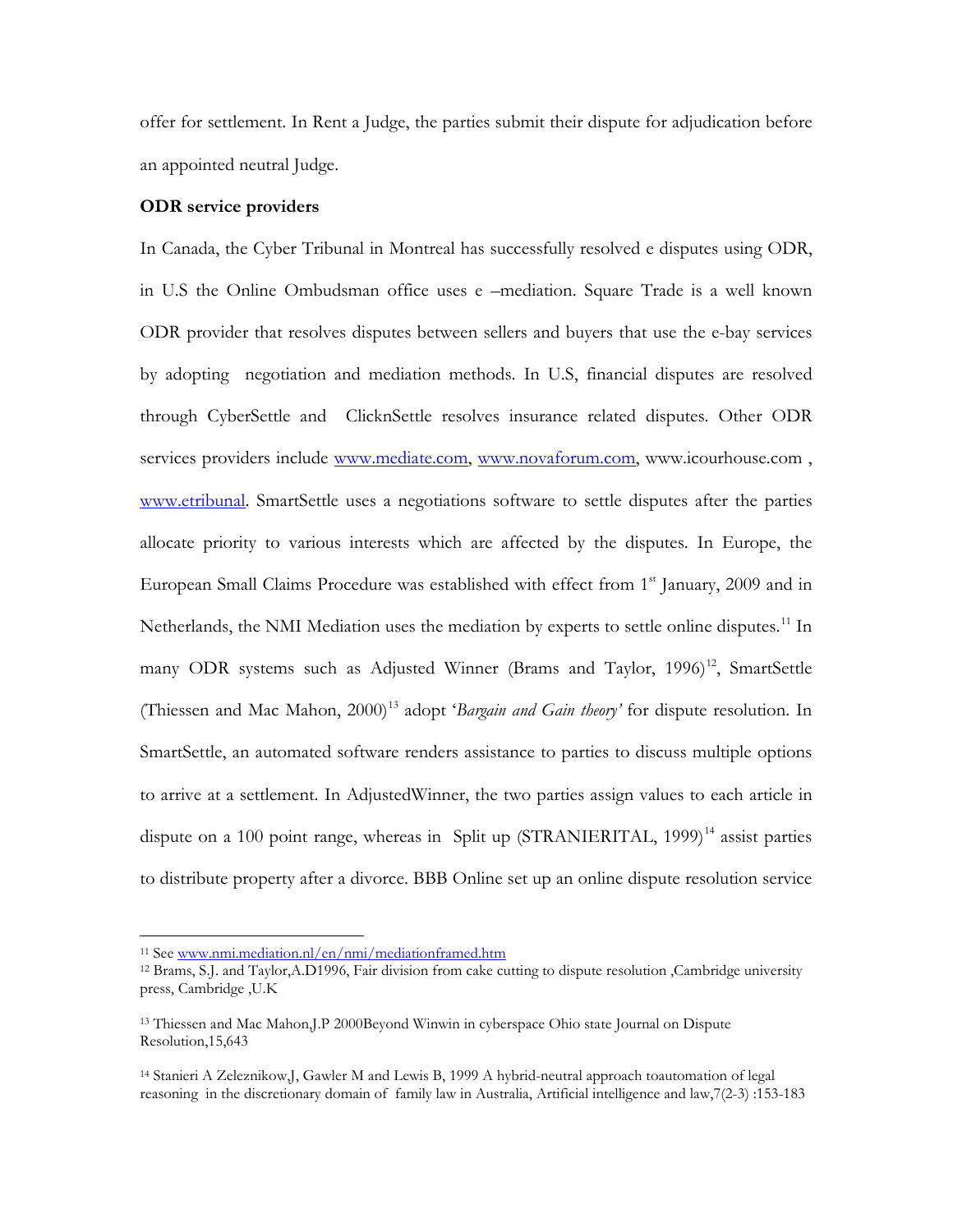to resolve consumer disputes in United States using conciliation and if unsuccessful mediation through engaging online resources.

One of the most successful ODR initiatives is the WIPO Domain name Dispute Resolution Policy adopted by ICANN  $26<sup>th</sup>$  August, 1999.It provides for an administrative proceeding to resolve domain name related disputes through accredited service providers that follow the UDRP policy alongwith their own supplemental rules. WIPO, National Arbitration Forum, Asian Domain name Dispute Resolution Centre are amongst the accredited ODR service providers. The administrative proceeding stipulates that the disputes ought to be resolved within a particular time frame and the procedure may be invoked prior to a court proceeding. The decision of the administrative panel may be challenged within 10 days of the date of decision by any affected party. The disputes resolved through UDRP policy lead to transfer of the domain names which are registered by a respondent in bad faith and in which it has no legitimate interest,if the subject domain name is deceptively similar or identical to the trade mark of the Complainant . In *Tata Sons Ltd. vs the Advanced Information Technology Association*[15](#page-8-0) ,WIPO directed that the domain name Tata.org should be transferred to the complainant Tata Sons Ltd. as all the three criterias of the UDRP policy were established in the case.<sup>[16](#page-8-1)</sup>

#### **Challenges in ODR**-

In an online dispute resolution, many complex issues emerge and implications follow. There are different challenges including commercial and legal. Generally, for invoking ODR process the mutual consent of parties is essential, whether through an explicit clause in a contract or by mutual agreement between parties subsequent to a dispute which

<span id="page-8-1"></span><span id="page-8-0"></span><sup>&</sup>lt;sup>15</sup> Case No.D2000-0049 at<http://www.wipo.int/amc/en/domains/decisions/html/2000/d-0049.html> <sup>16</sup> See also *Maruti Udyog Ltd. vs Maruti Software Pvt. Ltd*. Case No.D2000-1038 at <http://www.wipo.int/amc/en/domains/decisions/html/2000/d2000-1038.html>.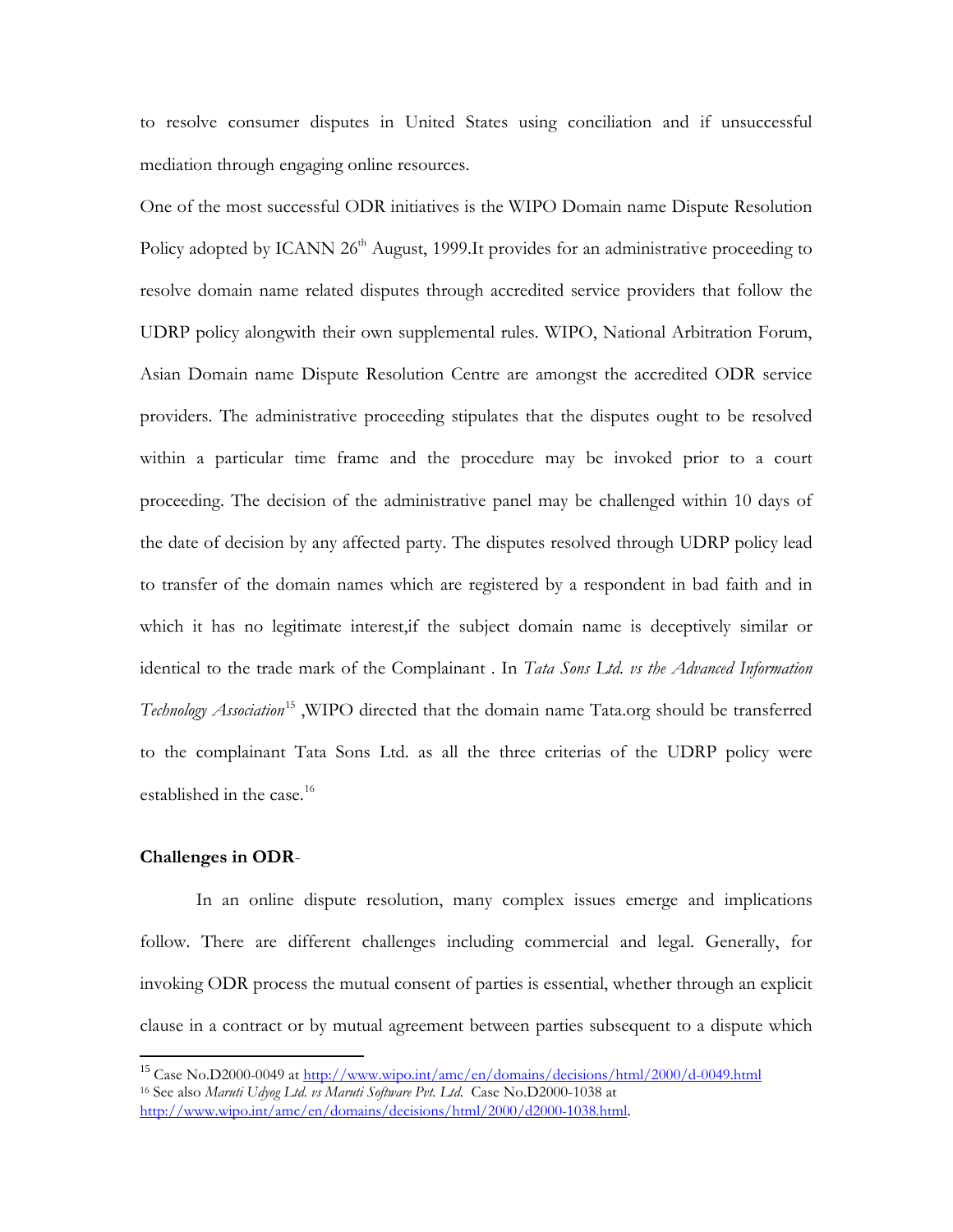may have arisen. In the absence of such mutual consent, no decision rendered by an ODR service provider shall be legally valid or enforceable. Most jurisdictions acknowledge and enforce standard ODR clause in a B2B website but in case of B2C contracts , particularly in European Union, consumers cannot be deprived of additional rights available to them by the law of the place of their residence through an agreement that limits the jurisdiction of a court to the country of ODR service provider if it provides lower protection standards which a consumer is entitled to in the country of its residence.<sup>[17](#page-9-0)</sup>

Preserving confidentiality and privacy of negotiations and any transactions that ensue between parties in dispute resolution is one of the paramount concerns of parties world wide. Internet is still viewed as insecure media as cyber criminals may employ techniques to intercept data and communications between parties and any information flowing through internet network could be unauthorisedly stored or misused by cyber criminals. In this regard, sophisticated techniques for enhancing internet security such as use of digital signatures, electronic signatures are being used to conduct ODR process. Use technology to combat any loopholes in internet security will strengthen ODR process. Katsh and Rifkin also considered technology to be the fourth party in an ODR process and observed that ODR will not only effectively resolve online disputes but also strengthen the trust in the virtual space.<sup>[18](#page-9-1)</sup> Use of cookies often breach the privacy of individuals and raise security concerns. The electronic court house uses multiple security layers including sophisticated server, complex pass word and software which backs up complete data of its servers and stores information submitted by the parties in a protected environment. Such technical

<span id="page-9-0"></span><sup>17</sup> See European Union, 1968 Brussels convention of jurisdiction and environment of judges in civil and commercial matters and EU Council Directive, 1993 on unfair terms in consumer contracts at http://eurlex.europa.eu/LexUriServ/LexUriServ.do?uri=CELEX:31993L0013:EN:HTML

which provide strict rules on waiver of consumers' rights to access the courts having jurisdiction in the place of residence of the consumer.

<span id="page-9-1"></span><sup>18</sup> Katsh E, Online Dispute Resolution : some implications have emergence of law in cyber space, Lex Electronica, vol.10n.3,hiver/winter2006, [http://www.lex-electronica.org/articles/v10-3/katsh.htm.](http://www.lex-electronica.org/articles/v10-3/katsh.htm)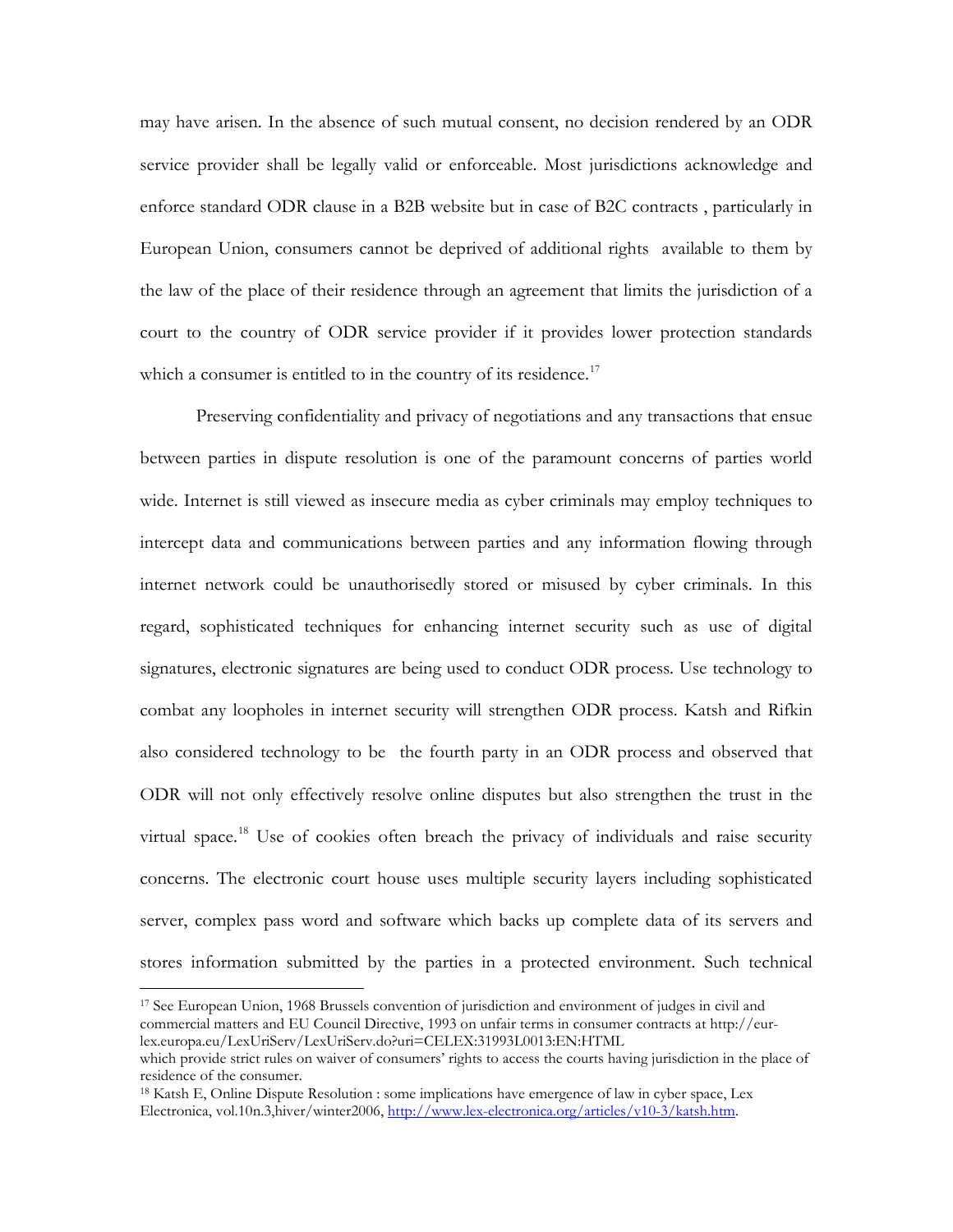infrastructures is required to alleviate any concerns a breach of privacy, confidentiality in the ODR process.Many paralegal rights such as money back guarantees and buyer protection clauses and authentication seals are becoming popular on most e commerce websites. This is only to generate more trust and promote e commerce and bring consumer confidence in ODR practice.

Another issue that most parties consider important is that the panelists that decide their disputes ought to be independent and impartial in their decision making. To this end, they prefer institutionalized ODR which is more structured and transparent and reduces the chances of bias affecting decision making of panelists.

There are no existing homogenous laws for ODR in cyber space which poses a challenge on account of application of substantive and procedural law to resolve e- disputes. To decide on the jurisdiction applicable to an e dispute, the *effects test[19](#page-10-0)* and the *zippo sliding*  scale approach<sup>[20](#page-10-1)</sup> may be used. In private international law, the place of performance of a contract is a significant parameter to decide substantive law or the jurisdiction which will apply to the facts of a case. The law of consumer protection grants stronger protection to the consumers in Europe and application of mandatory rules of law at Lex Situs are some challenges that emerge due to lack of homogenous cyber laws. Could there ever be an International Court of Justice that decides e disputes of all nature adopting homogenous cyber laws in ODR process and procedure ? At this point I draw an analogy to Lex Mercatoria applicable to international trade.It will be beneficial if at least a homogenous ODR law or core legal principles for law and practice of ODR could be framed. Major

<span id="page-10-0"></span><sup>&</sup>lt;sup>19</sup> United States Supreme Court in **[Calder v. Jones, 465 U.S. 783 \(1984\)](http://caselaw.lp.findlaw.com/scripts/getcase.pl?navby=search&court=US&case=/us/465/783.html)** 

Read more: [http://ecommercelaw.typepad.com/ecommerce\\_law/2007/12/calder](http://ecommercelaw.typepad.com/ecommerce_law/2007/12/calder-effects.html#ixzz16Cp2wPlI)[effects.html#ixzz16Cp2wPlI](http://ecommercelaw.typepad.com/ecommerce_law/2007/12/calder-effects.html#ixzz16Cp2wPlI)

<span id="page-10-1"></span><sup>20</sup> … *Zippo Manufacturing Co. v. Zippo Dot Com, Inc*., 952 F. Supp. 1119 (W.D. Pa. 1997)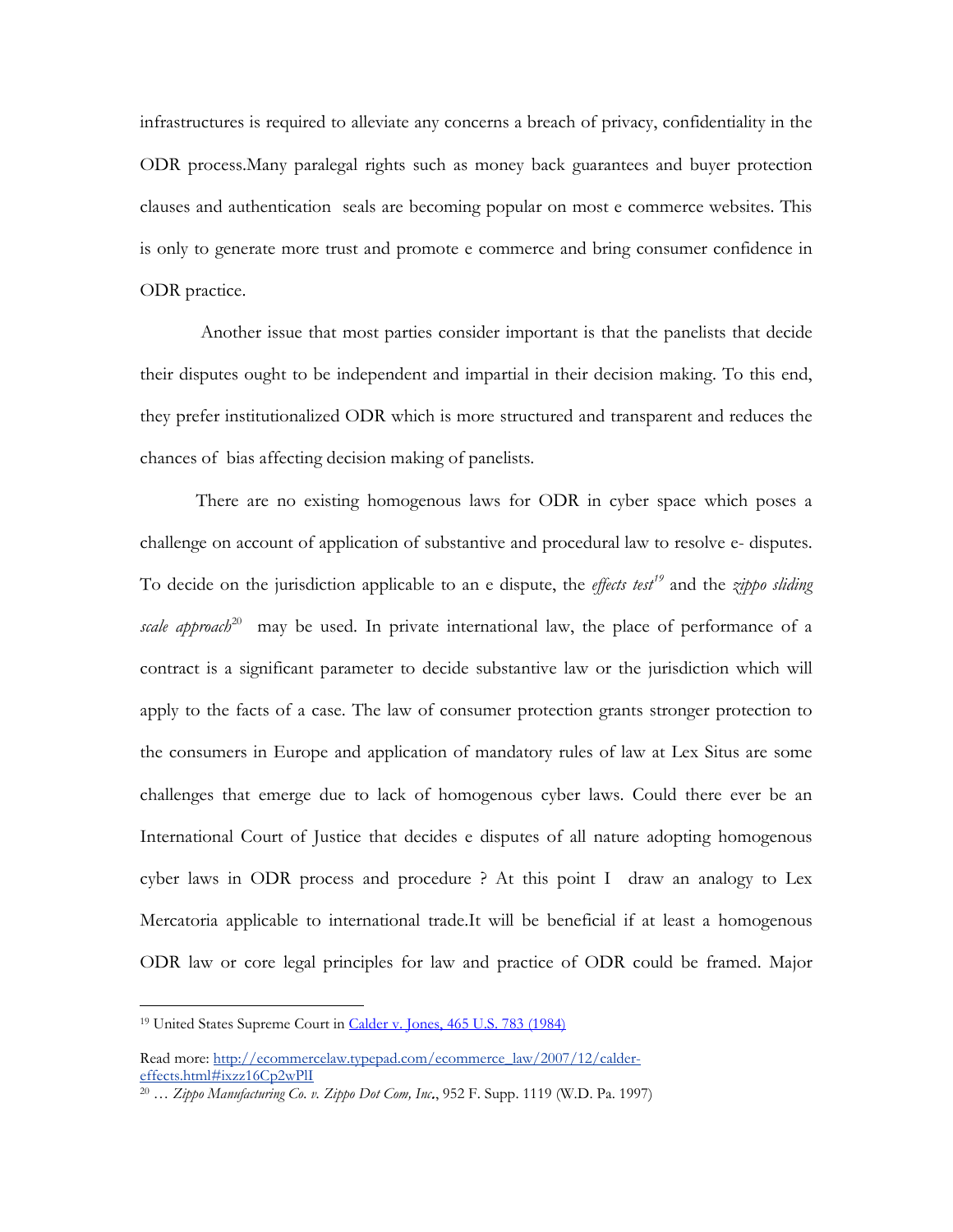International Legislative Texts, Treaties and Conventions and National initiatives could bring definiteness to the law and practice of ODR in cyber space. Infact, the mission is half accomplished as some land mark initiatives have been made to bring more clarity in ODR .These initiatives include the Recognition and Enforcement of foreign arbitral awards,1958, Brussels Convention on Jurisdiction and Enforcement of Judgments in Civil and Commercial matters,1968, the Rome Convention on law applicable to Contractual Obligations,1980 . In 1999, the OECD published its guidelines for Consumer Protection in the context of Electronic Commerce.<sup>[21](#page-11-0)</sup> The Guidelines provide that the consumer ought to be rendered fair, and cost effective means of dispute resolution and explain the significance of information technology while using ADR systems  $22$ . In European Union, the E commerce Directive, $^{23}$  $^{23}$  $^{23}$  provides in article 17 that in case of an e-dispute, the member states are required to ensure that the parties are not hindered from using ADR process for dispute resolution 'including appropriate electronic means'. The National Alternative Disputes Resolution Advisory Council drafted standards for ADR in 2001 and laid down the principles for ODR in 2002.<sup>[24](#page-11-3)</sup> Thus, we have some legal initiatives already made to promote ADR and use of technology to bring speedy dispute resolution services. It is a matter of infusing new ideas and solutions to promote and streamline body of laws for ODR while also incorporating the legal principles enunciated by international initiatives by fair adaptation that will lead to unification in ODR law and practice.

21 <http://www.oecd.org/dsti/sti/it/ec/index.htm> ,

<span id="page-11-0"></span> $^{22}$  Guidelines for a consumer protection in the context of electronic commerce principles VIB(Sub iv).

<span id="page-11-2"></span><span id="page-11-1"></span><sup>23</sup> Available at http://europa.eu.int/eur-lex/en/dat/2000/c\_128/c\_12820000508en00320050.pdf 19 See NADRAC, Disputes Resolution and Information Technology : principles for good practice, draft of

<span id="page-11-3"></span>March, 2002, [www.law.gov.au/aghome/advisory/nadrac/technology-ADRno.2.htm](http://www.law.gov.au/aghome/advisory/nadrac/technology-ADRno.2.htm)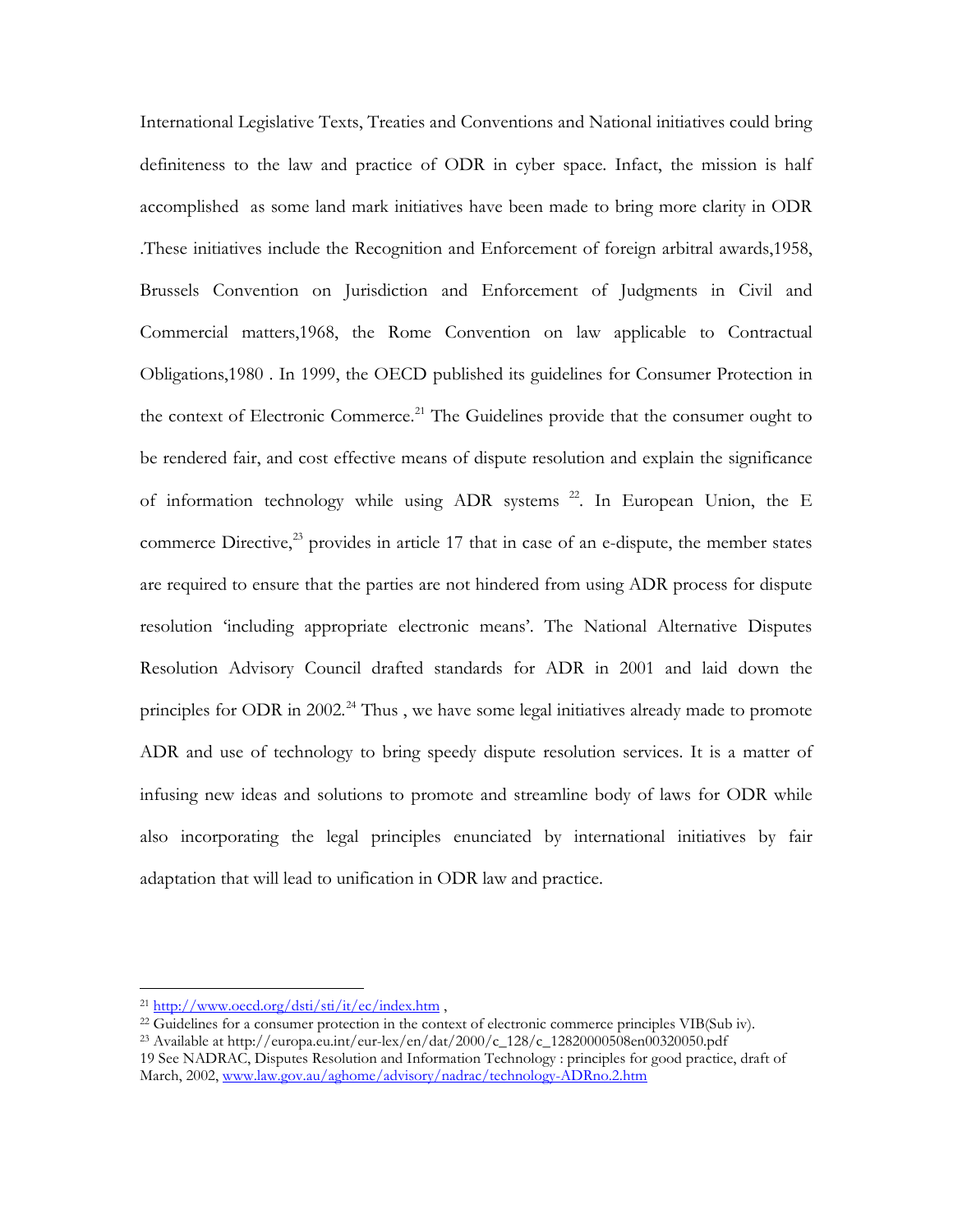Certain critics such as Drake and Moberg<sup>[25](#page-12-0)</sup> and Wilson, Aleman and Leatham<sup>[26](#page-12-1)</sup> have expressed an apprehension that lack of personal interaction between the parties to a dispute. reduces the chances of resolving disputes . Physical presence and body, language and tone of conversation is important to resolve a dispute. Similarly Goffman<sup>[27](#page-12-2)</sup> declared the '*face theory'* that explains that a dispute resolution process and its success is directly dependent on the communications held between the parties and any negative or positive statements made during communications. However, in my view, in ODR cases mostly parties are not known to each other and bringing parties face to face may in fact reduce the chances of dispute resolution. In ODR, sometimes few technical rules such as automated software settle a party's disputes and the parties may not be required to participate in face to face or even video conference hearings where any negative remarks could be exchanged between parties. If the face theory, is true in ODR the acrimony between parties is redused as in many cases, automated online processes aid in dispute resolution. In any difference in language and cross cultural variations exists, general practice is to avail the services of translators and interpreters during ODR.

On the aspect of enforcement, critics may hold a view that when ODR is nonbinding, it is futile . However, in my view if a non-binding ODR is successful and leads to a binding contract of settlement, it is legally enforceable in a court of law. ODR also offers fair decisions as it considers and adopts principles of equity and natural justice in addition to the statutory rules to decide a dispute.

<span id="page-12-0"></span> $^{25}$  Drake, B. H., & Moberg, D. J. 1986. Communicating influence attempts in dyads: Linguistic sedatives and palliatives. Academy of Management Review, 11:567-584.

<span id="page-12-1"></span> $^{26\,26}$  Wilson, S. R., Aleman, C. G., & Leatham, G. B. 1998.. HumanCommunication Research, 25(1): 64– 96

<span id="page-12-2"></span><sup>&</sup>lt;sup>27</sup> Goffman, E. 1967. *Interaction ritual.* Garden City, NY:Doubleday.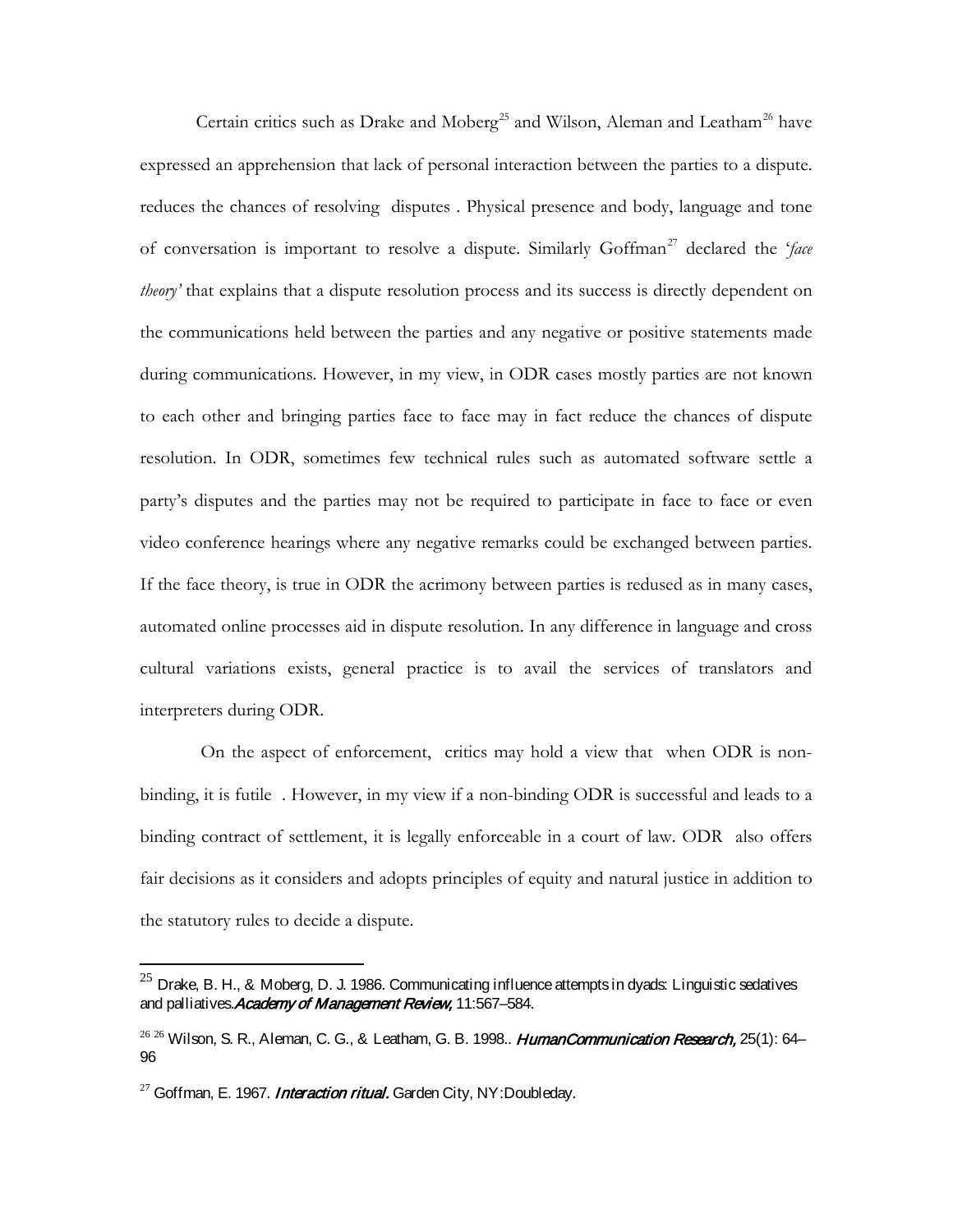A debate which has evolved with time is 'self regulation vs government intervention' in ODR. Self regulation was questioned by consumer groups for lack of authority and trust which brought in the government's role in ODR process. Initially American Board Association , ICC, Better Business Bureau laid down principles to regulate ODR and use of trust seals was emphasized. Entities such as Verisign and Trust e were established and Square Trade and BBB online executed the trust marks concept as a self regulation initiative in ODR practice. At a government level, ECODIR and other ODR projects were initiated as part of e governance as ODR proved as efficient means to resolve disputes. Schultz<sup>[28](#page-13-0)</sup> was of the opinion that government's role is more important as compared to the self regulation approach. According to Schultz, the 'symbolic capital' i.e. the social reputation of an ODR provider renders credibility and authenticity to an ODR process which a government is capable of providing. The government also grants financial aid to ODR projects and assists in creating the technical and administrative infrastructure required to set up an ODR process. In addition, Schultz suggests that accreditation is an essential function played by an ODR service provider who acts as a certifier, a clearing house that assists parties in choosing a service provider and facilitating e filing of forms and supervising an ODR process. He also advocated an online appeal system for reviewing decisions made by an ODR service provider which will impart greater transparency and accountability inn ODR system. Similarly, Colin Rule states –

*"To a large extent, government is the ideal host for dispute resolution, because government has a strong incentive to resolve disputes to keep society functioning smoothly. Government is also a good host for* 

<span id="page-13-0"></span> <sup>28</sup> Thomas Schultz, Does Online Dispute Resolution Need Governmental Intervention? The Case for Architectures of Control and Trust, **NORTH CAROLINA JOURNAL OF LAW & TECHNOLOGY VOLUME 6, ISSUE 1: FALL 2004.**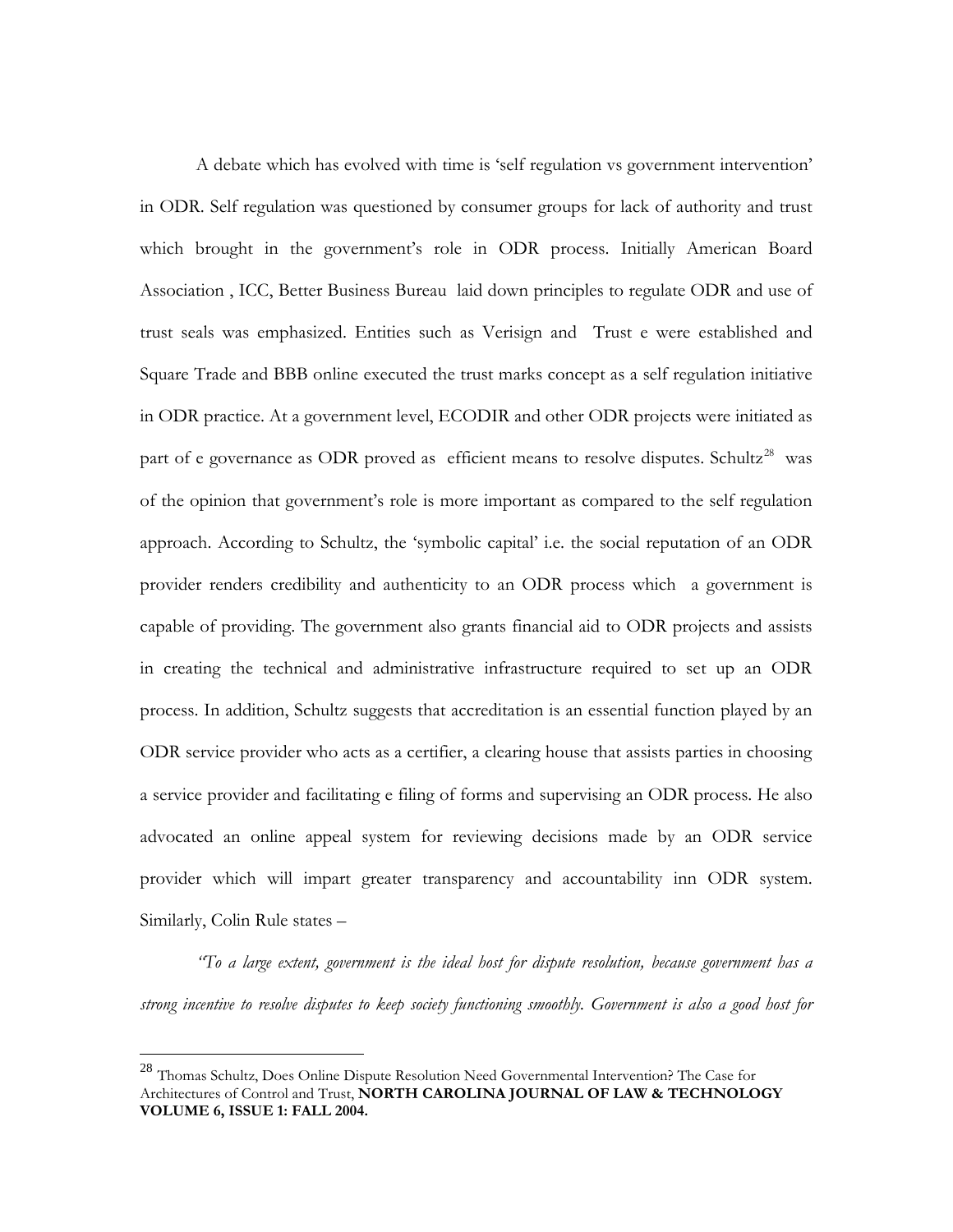*dispute resolution because it usually has no vested interest in the outcome of most of the matters it is incharge of deciding.[29](#page-14-0)*

On analyzing the two approaches , I am of the view that the growth ODR can be achieve its full potential using public private partnership. The role of government will be to impart trust and authority and the private sector will contribute advanced technology. In public-private partnership, best practices in ODR can be successfully established and implemented , greater awareness and participation in ODR process can materialize . In USA, Australia, New Zealand, Singapore, Canada, U.K. special funding is being granted by the government to initiate ODR projects. In Netherlands, the electronic commerce platform is a joint initiative of the business community and the Dutch ministry of Economic affairs that drafted the Code of Conduct for electronic commerce.<sup>[30](#page-14-1)</sup> In Singapore, e ADR was launched which is jointly operated and supervised by Singapore Subordinate Courts, Ministry of Law, Singapore Mediation Centre and Singapore International Arbitration Centre, the Trade Development Board and Economic Development Board to resolve e commerce disputes. E courts in India also aim to promote ODR and deal with litigation and court based ODR using online resources and CBI (Central Bureau of Investigation) is in the process of establishing e courts.<sup>[31](#page-14-2)</sup>

<span id="page-14-0"></span><sup>&</sup>lt;sup>29</sup> See Colin Rule, Online dispute resolution for business :B2B, e commerce, consumer, employee, insurance and other commercial conflicts Jossey-Bass. 1st Edition. (September 2002)

<span id="page-14-1"></span><sup>30</sup> <http://www.ecp.nl/english/index.htm>

<span id="page-14-2"></span><sup>31</sup> MSN News,CBI to have e-courts , 22-11-10 at http://news.in.msn.com/national/article.aspx?cpdocumentid=4608040